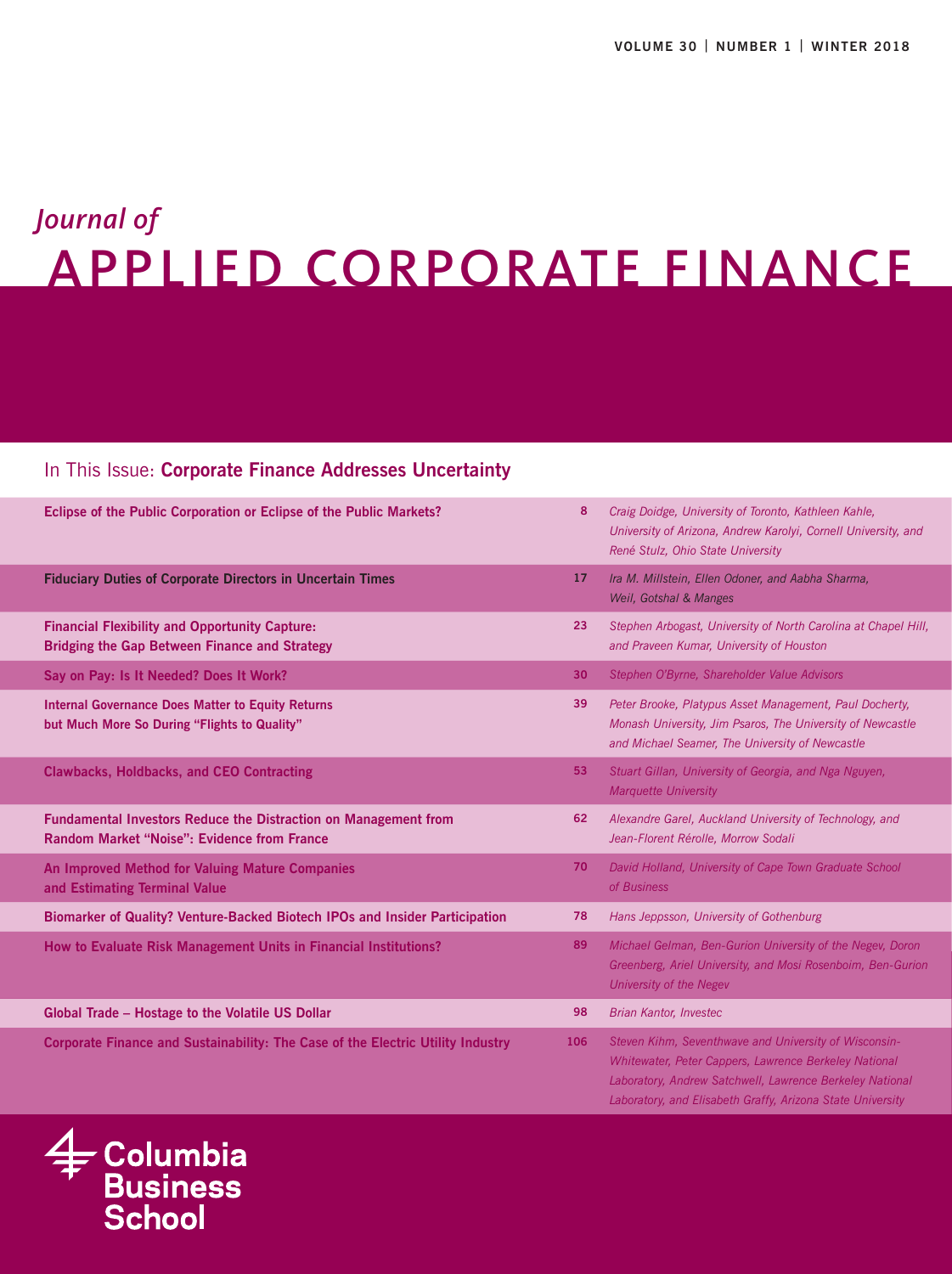# **Fiduciary Duties of Corporate Directors in Uncertain Times**

by Ira M. Millstein, Ellen J. Odoner, and Aabha Sharma, Weil, Gotshal & Manges\*

*It was the best of times, it was the worst of times, it was the age of wisdom, it was the age of foolishness, it was the epoch of belief, it was the epoch of incredulity, it was the season of Light, it was the season of Darkness, it was the spring of hope, it was the winter of despair, we had everything before us, we had nothing before us, we were all going direct to Heaven, we were all going direct the other way…1*

hile perhaps not rising to the level of turbulence Dickens described, these are uncertain times for decision-making by boards of directors. The outcome of the US Presidential election, combined with Brexit and other political developments abroad, has called into question—and has begun to upend—trade policy, tax policy, regulatory policy, energy policy, healthcare policy, immigration policy, and other key external policies on which corporate strategies rest. These new political uncertainties exacerbate challenges with which boards have already been grappling, among them oversight in the post-financial crisis environment, cybersecurity, climate change, the lightning impact of social media (even before Presidential tweets), corporate ethics, the conflicting priorities and time horizons of stockholders, and the appropriate role of the corporation in addressing social concerns. And boards are also facing new challenges, such as how to deploy the proceeds of tax reform and how to address demands to stamp out, once and for all, sexual misconduct in the workplace. **W**

Fortunately for directors confronting a complex, unsettled environment as they weigh risks and make decisions concerning corporate strategy and other key issues, bedrock corporate law principles and protections for directors have not changed. It is a "fact of corporate life" that "when faced with difficult or sensitive issues, directors often are subject to suit, irrespective of the decisions they make."2 Under most circumstances, however, decisions made by informed and financially disinterested and independent directors are protected by the business judgment rule—a "powerful"3 presumption that directors are "faithful to their fiduciary duties"4 that is "at the foundation"5 and "at the core"6 of corporate law. The business judgment rule presumes that "in making a business decision the directors of a corporation acted on an informed basis, in good faith and in the honest belief that the action taken was in the best interests of the company"7 and, therefore, the courts give great deference to the decision. Other sources of protection for directors are charter provisions exculpating directors from liability for violations of their duty of care; broad charter, bylaw and contractual provisions affording directors indemnification and advancement of litigation expenses; and director and officer (D&O) liability insurance.

The business judgment rule and these additional protections take on special importance at times of elevated risk and uncertainty. By insulating directors from personal liability when they follow an appropriate process (and sometimes even when they do not), the legal framework encourages directors to act proactively and make hard choices.

- Sept. 29, 2005).
- 7. *Aronson v. Lewis*, 473 A.2d 805, 812 (Del. 1984).

<sup>\*</sup> The authors express their appreciation to the following colleagues who collaborated with them on prior articles that have contributed to this one: E. Norman Veasey, former Chief Justice of the Delaware Supreme Court, a former senior partner of Weil Gotshal & Manges LLP and now special counsel to the Wilmington law firm of Gordon, Foumaris & Mammarella, P.A.; and Stephen A. Radin and Lyuba A. Goltser, who are partners of, and Andrew E. Blumberg, who is an associate with, Weil Gotshal & Manges LLP. Chief Justice Veasey and Mr. Millstein are co-authors of "Board Excellence and Fiduciary Duties of Corporate Directors" (August 2017) and Ms. Odoner, Mr. Radin, Ms. Goltser and Mr. Blumberg are co-authors of "Fiduciary Duties of Corporate Directors in Uncertain Times" (August 2017), both of which were commissioned by the Millstein Center for Global Markets and Corporate Ownership at Columbia Law School.

<sup>1.</sup> Charles Dickens, *A Tale of Two Cities* (1859), portraying the turbulence of the late 18th Century.

<sup>2.</sup> *Smith v. Van Gorkom*, 488 A.2d 858, 881 (Del. 1985).

<sup>3.</sup> *Rales v. Blasband*, 634 A.2d 927, 933 (Del. 1993).

<sup>4.</sup> *Beam v. Stewart*, 845 A.2d 1040, 1048 (Del. 2004).

<sup>5.</sup> *Disney v. Walt Disney Co.*, 2005 WL 1538336, at \*4 (Del. Ch. June 20, 2005). 6. *In re CompuCom Sys., Inc. S'holder Litig.*, 2005 WL 2481325, at \*5 (Del. Ch.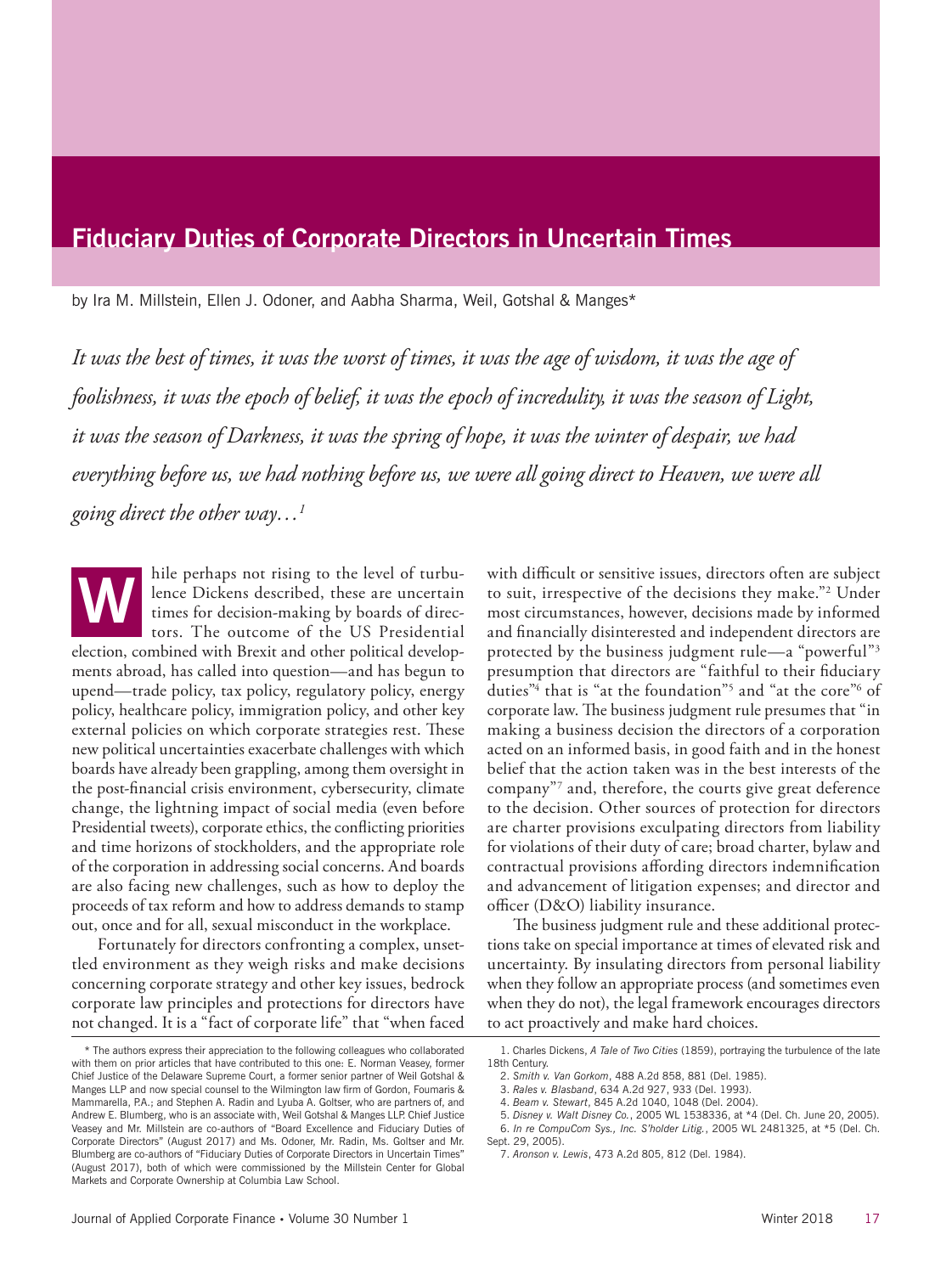#### **What Are the Board's Fiduciary Duties and to Whom Are They Owed?**

It is a "cardinal precept" of the law that "directors, rather than shareholders, manage the business and affairs of the corporation."8 In doing so, directors owe the corporation and its stockholders fiduciary duties of care and loyalty<sup>9</sup> and must act "on an informed basis, in good faith and in the honest belief" that their actions are "in the best interests of the company."10 "In essence, the duty of care consists of an obligation to act on an informed basis; the duty of loyalty requires the board and its directors to maintain, in good faith, the corporation's and its shareholders' best interests over anyone else's interests."11

The conduct required to fulfill the fiduciary duties of care and loyalty varies with the context in which the board is making its decision. Some of these contexts are extraordinary "lifecycle" events such as the sale of the corporation, or insolvency. A key duty in the context of ongoing operations is that of "oversight." Often referred to as the "Caremark duty," it requires directors to implement and monitor "information and reporting systems that are reasonably designed to provide to senior management and to the board itself timely, accurate information sufficient to allow management and the board, each within its scope, to reach informed judgments concerning both the corporation's compliance with law and its business performance."12 Directors often face claims of oversight failure when their corporation suffers a large loss as a result of a "corporate trauma" (e.g., the hacking of customers' personal financial data, exposure to unanticipated financial risks, worker safety violations, environmental damage or severe injuries arising out of manufacturing defects), although the standard for imposing liability is extremely high.

Directors owe their fiduciary duties to *all* stockholders even where appointed to the board by a particular stockholder.<sup>13</sup> But this creates a challenge for boards because most corporations have a multi-faceted stockholder base with a wide range of priorities and views on strategies, time horizons for maximizing returns and how their corporation should address environmental, social and governance issues. Moreover, the stockholder base may hold various types of equity in addition to traditional common stock. So in today's world, how does a director think about the interests of *all* stockholders?

The Delaware Court of Chancery has answered the question this way: the board owes fiduciary duties to "the stockholders in the aggregate in their capacity as residual claimants, which means the undifferentiated equity as a collective, without regard to any special rights."14 This

principle applies, for example, to board decision-making with regard to proposed transactions with a controlling shareholder or other related party. It also applies to board decision-making regarding activist shareholder proposals for a change in strategic direction, such as a sale or break-up of the company or a change in capital allocation policy to emphasize buybacks or dividends over reinvestment.

Corporations have many constituencies in addition to their stockholders: employees, customers, suppliers, the local communities in which they operate and the wider, sometimes even global, communities affected by their operations. In Delaware, the home of more than 50% of all US publicly traded corporations, however, "stockholders' best interest must always, within legal limits, be the end. Other constituencies may be considered only instrumentally to advance that end."15 Thus, for example, the legal basis for board decisions to engage in corporate philanthropy or to increase wages is not the benefit that the local school district or the corporation's workforce will receive but rather that these actions will increase the value of the corporation for the stockholders by enhancing the pool from which the corporation can draw a well-educated workforce and enhancing the corporation's ability to attract and retain that workforce.

In contrast with Delaware, many other states have adopted statutes that allow, and in a few cases even require, a board to consider the interests of non-stockholder constituencies, especially in the context of a potential change in control.<sup>16</sup> Delaware has recently experimented with a new type of for-profit corporation—a public benefit corporation ("PBC")—"to produce a public benefit or public benefits and to operate in a responsible and sustainable manner."17 The statute expressly requires the directors of a PBC to balance three sets of competing interests: the pecuniary interests of stockholders, the best interests of those materially affected by the corporation's conduct, and the public benefits identified in the corporation's charter.<sup>18</sup> As of this writing, there are few examples of PBCs—it remains to be seen how prevalent they become, and how directors of PBCs reconcile the three sets of competing interests in practice.

## **What Time Horizon Should the Board Use for its Decisions?**

Corporate strategy is at the center of the board's responsibilities. This includes striking the right balance between actions intended to enhance stockholder value in the short-term and actions intended to enhance growth and profitability

```
18. 8 Del. C. § 365(a).
```
<sup>8.</sup> *Aronson*, 473 A.2d at 811 (citing 8 Del. C. § 141(a)).

<sup>9.</sup> *Stone v. Ritter*, 911 A.2d 362, 370 (Del. 2006).

<sup>10.</sup> *Aronson*, 473 A.2d at 812.

<sup>11.</sup> *Shoen v. SAC Holding Corp.*, 137 P.3d 1171, 1178 (Nev. 2006).

<sup>12.</sup> *In re Caremark Intern. Inc. Deriv. Litig.*, 698 A.2d 959, 970 (Del. Ch. 1996) 13. *In re Nine Sys. Corp. S'holder Litig.*, 2014 WL 4383127, at \*36 (Del. Ch. Sept. 4, 2014) (emphasis in original).

<sup>14.</sup> *Hsu, 2017 WL 1437308, at \*17 (quoting In re Trados Inc. S'holder Litig., 73* 

*A.3d 17, 36-37 (Del. Ch. 2013)).*

<sup>15.</sup> *Hsu*, 2017 WL 1437308, at \*17 No. 14 (quoting Leo E. Strine, Jr., *Our Continuing Struggle with the Idea that For-Profit Corporations Seek Profit*, 47 Wake Forest L. Rev. 135, 147 No. 34 (2012).

<sup>16.</sup> *See* 1 James D. Cox & Thomas Lee Hazen, *Treatise on the Law of Corporations* § 4:10 (3d ed. 2016).

<sup>17. 8</sup> Del. C. § 362(a).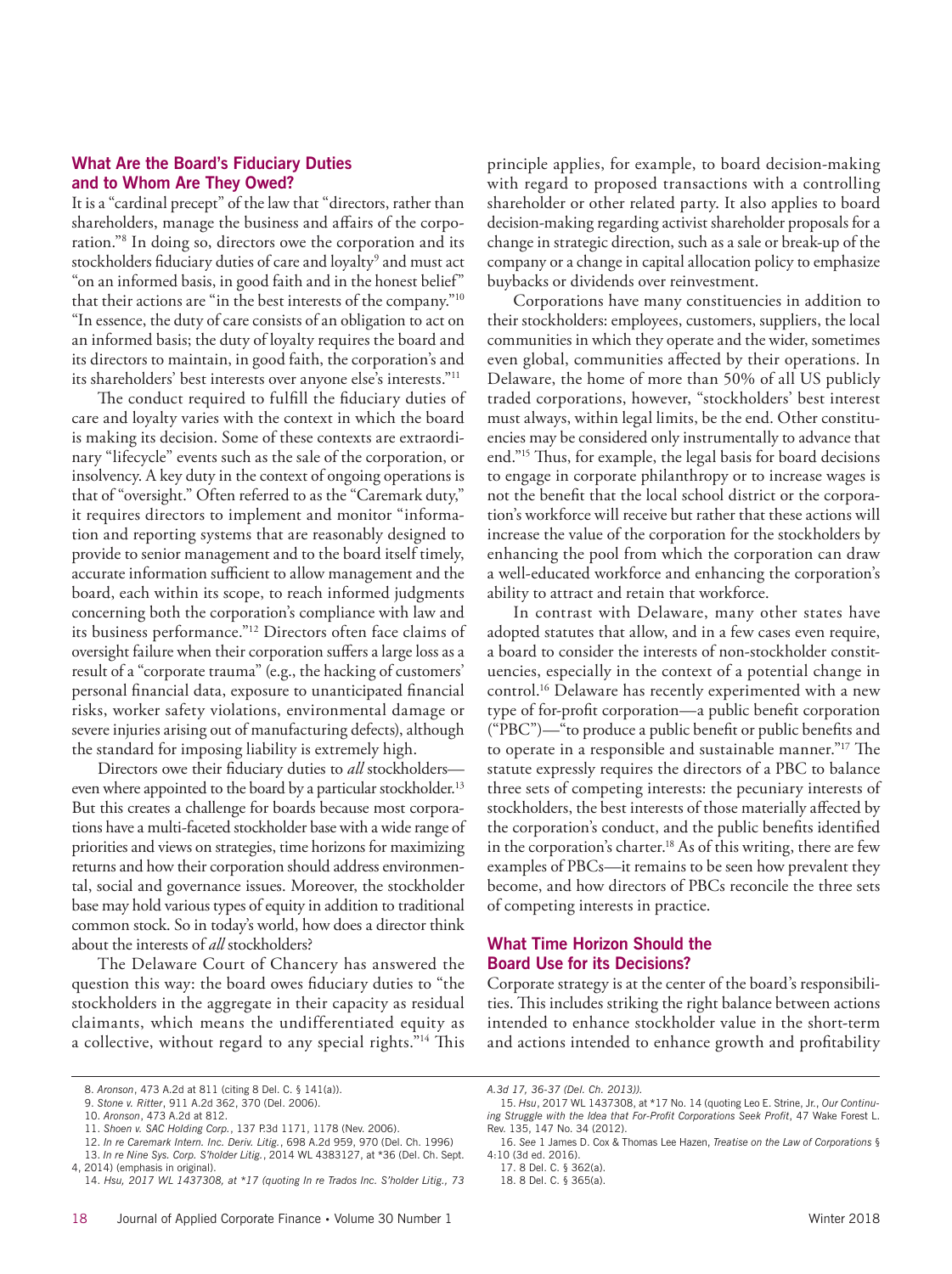over a longer time horizon, and the appropriate allocation of corporate resources between these potentially competing objectives. The Delaware Supreme Court stated in 1989 that Delaware law authorizes a board "to set a corporate course of action, including time frame, designed to enhance corporate profitability." Thus, in the view of the court, "the question of 'long-term' versus 'short-term' values is largely irrelevant because directors, generally, are obliged to chart a course for a corporation which is in its best interests without regard to a fixed investment horizon."19

More recently, the Court of Chancery has stated that directors owe fiduciary duties to "short-term as well as longterm holders,"20 but also that the "corporation, by default, has a perpetual existence," and "[e]quity capital, by default, is permanent capital." Under this view, directors "owe a duty to shareholders as a class to manage the corporation . . . in a way intended to maximize the long run interests of shareholders."21

Maximizing long-term value does not always mean the same thing as acting to ensure the corporation's perpetual existence. A director "might readily determine that a nearterm sale or other shorter-horizon initiative, such as declaring a dividend, is value-maximizing even when judged against the long-term," "[a] trade bidder with access to synergies… may offer a price for a corporation beyond what its standalone value could support," and directors might for other reasons "conclude that continuing to manage the corporation for the long-term would be value destroying because of external market forces or other factors."22 When "considering whether to pursue a strategic alternative that would end or fundamentally alter the stockholders' ongoing investment," directors must "seek an alternative that would yield value 'exceeding what the corporation otherwise would generate for stockholders over the long-term.'"23 While the scenarios may change, the fundamental requirement for directors does not: "strive to maximize value for the benefit of the residual claimants."24

#### **Who are the Right Directors for Uncertain Times?**

The law positions directors "at the epicenter of all corporate affairs, entrusted as the corporation's ultimate authority."25 In light of the responsibilities that flow from this position, it is essential that corporations have the "right" directors in the boardroom. There is growing support among institutional investors, pension funds and proxy advisory firms for board refreshment practices that promote increased diversity among directors. For example, some of the largest institutional investors, including State Street and Blackrock, have put companies "on notice" that if they fail to take action to increase the number of women on their boards, they will use their proxy voting power to effect change. Michelle Edkins,

We agree that it is imperative to increase diversity in the boardroom. However, amidst diversity, we believe that there are certain characteristics that should be common to all directors in these times of uncertainty. We call this suite of characteristics the "Activist Director." Who is he or she? The "Activist Director" accepts responsibility for partnering with management on strategy but asks the tough questions based on his or her expertise, the time he or she has devoted to understanding the corporation's operations and the competitive environment and possibilities for "disruption," and his or her knowledge of what customers and suppliers expect. The Activist Director recognizes the strategic value of the corporation's reputation and puts management's feet to the fire about the corporation's ethical culture. Finally, the Activist Director embraces meaningful engagement with stockholders, including the clear articulation of strategy called for by BlackRock, Vanguard and other significant asset managers, and is open-minded when considering ideas presented by stockholders—even those labelled with the polarizing term "activist."

Nominating and corporate governance committees are entrusted with the job of identifying and interviewing candidates to serve as directors and then recommending the best candidates for nomination. They frequently work with outside search firms to develop the picture of the directors they are looking for and charge the search firms with assembling an initial slate of "potentials." We recommend that nominating

Managing Director and Global Head of BlackRock's Investment Stewardship Team, recently stated with respect to companies that have not made much progress on board diversity, particularly gender diversity, if "we have engaged in prior years, we will be voting against the reelection of members of the governance committee unless there's a very credible explanation for lack of progress." Moreover, in September 2017 the New York City Comptroller's Office publicly announced the launch of the next phase of its Boardroom Accountability Project, in which the Comptroller is calling on the boards of 151 companies to disclose the race and gender of their directors, along with board members' skills, in a standardized "matrix" format. Proxy advisory firms ISS and Glass Lewis also emphasized the importance of gender diversity ahead of the 2018 proxy season. Specifically, ISS took the position that boards "should be sufficiently diverse to ensure consideration of a wide range of perspectives" and that it would highlight boards with no gender diversity. Similarly, Glass Lewis noted that it would consider diversity a factor when evaluating board composition in 2018. Starting in 2019, Glass Lewis will recommend voting against nominating committee chairs of boards with no female directors.

<sup>19.</sup> *Paramount Commc'ns, Inc. v. Time Inc.*, 571 A.2d 1140, 1150 (Del. 1989). 20. *Air Prods. & Chems., Inc. v. Airgas, Inc.*, 16 A.3d 48, 129 (Del. Ch. 2011).

<sup>21.</sup> *TW Servs., Inc. v. SWT Acq. Corp.*, 1989 WL 20290, at \*7 (Del. Ch. Mar. 2, 1989) (quoted in *Rural Metro*, 88 A.3d at 80 No. 4 and *Trados*, 73 A.3d at 37 No. 5).

<sup>22.</sup> *Hsu*, 2017 WL 1347308, at \*19.

<sup>23.</sup> *Rural Metro*, 88 A.3d at 80-81 (quoting *Trados*, 73 A.3d at 37).

<sup>24.</sup> *Hsu*, 2017 WL 1347308, at \*20.

<sup>25.</sup> Ira M. Millstein, *The Activist Director: Lessons from the Boardroom and the Future of the Corporation* (Columbia University Press, 2016).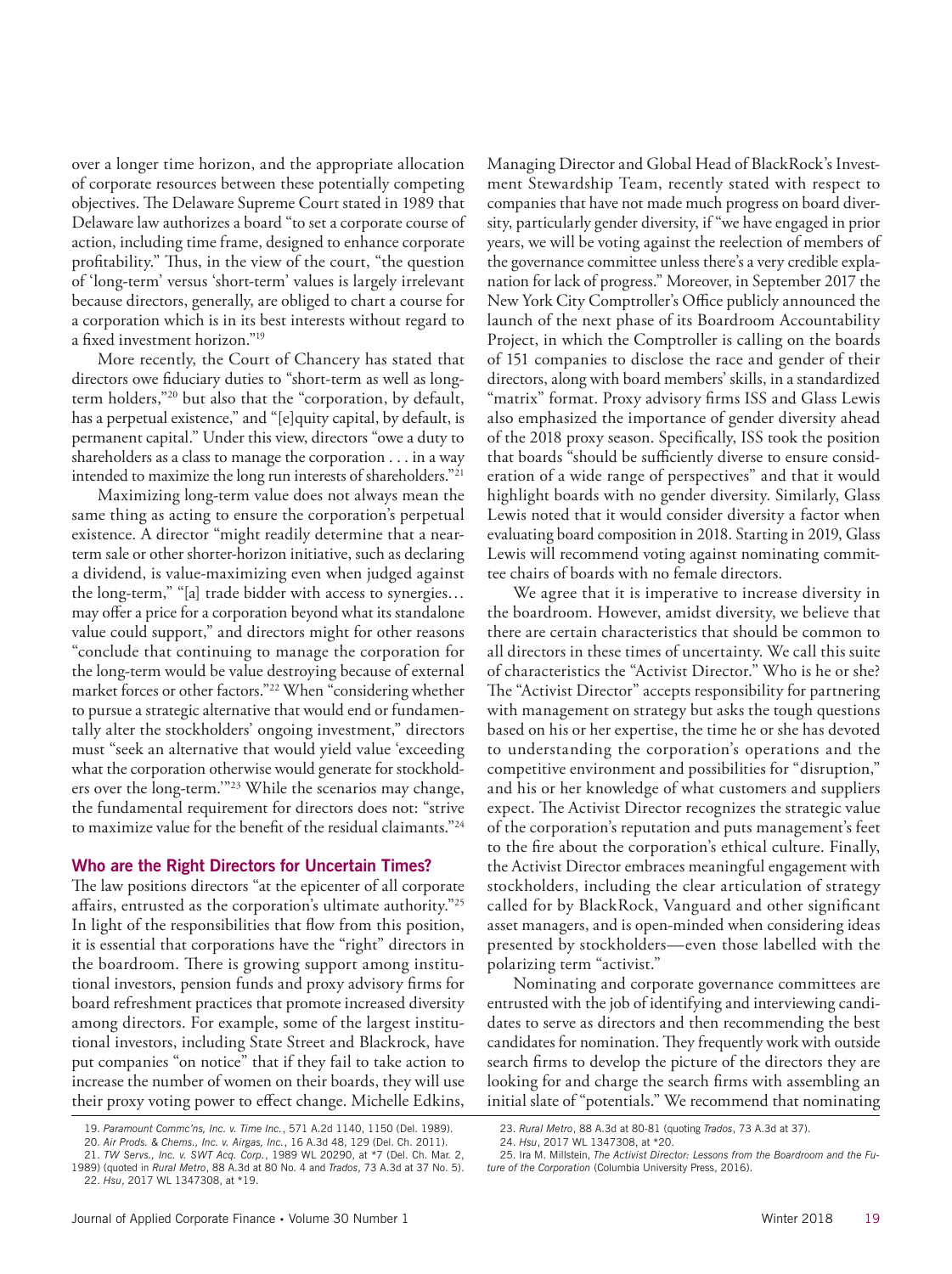## **Recruiting Activist Directors: Recommendations for Directors and their Counselors**

The following are examples of questions that boards should ask potential candidates—and potential candidates should ask themselves—to better understand their values, interests, skills, experiences, and availability. The questions should be adapted, of course, to the experience of the candidate and the needs of the corporation.26

## **Doing the Right Thing**

• Have you ever had to defend a decision you made as a director or otherwise in your career even though other influential people were opposed to your decision?

• There are times when members of management, shareholders, or proxy advisors may try to exert pressure on directors for a certain outcome. Have you encountered such a situation? How did you react?

• Have you ever served on a board where certain board members were not, in your opinion, doing what was in the best interests of the corporation as a whole? What did you do?

• Tell me about a time when you strongly disagreed with someone and how it resolved.

• How would you handle a situation where there is pressure to achieve short-term quarterly results at the risk of jeopardizing long-term performance? Have you come across this situation before?

• Have you ever introduced a new idea or policy to the boards you serve on? Did you meet any resistance when trying to implement the new idea or policy? How did you cope with it?

• People make mistakes and sometimes do things that turn out differently than hoped for. Has this happened to you? What happened?

and corporate governance committees and their search firms use the characteristics of the Activist Director as prominent features of that picture and focus their interviews and other due diligence on testing those characteristics.

*(Text continues on page 22.)*

• While serving on boards, what steps do you go through to ensure that your decisions are in the best interests of the corporation?

• What types of decisions do you find the most difficult to make as a director and why?

• When have you gone above and beyond to get a job done?

• Have you ever found yourself in an ethical dilemma as a board member or otherwise in your career? What did you do?

## **Director Interest**

• Why are you interested in the company's industry and, specifically, the company's business?

• Why would service on this particular board be meaningful and fun?

## **Time and Commitment**

• How much time do you typically spend on other boards?

• How much time each month can you commit to this board?

• What are some examples of you having to set priorities and multitask?

• Have you had scheduling conflicts in the past with your full-time job and the boards you serve on? How do you resolve these conflicts?

• What other obligations do you have?

<sup>26.</sup> For additional questions, see Ira M. Millstein, *The Activist Director: Lessons from the Boardroom and the Future of the Corporation* (Columbia University Press, 2016).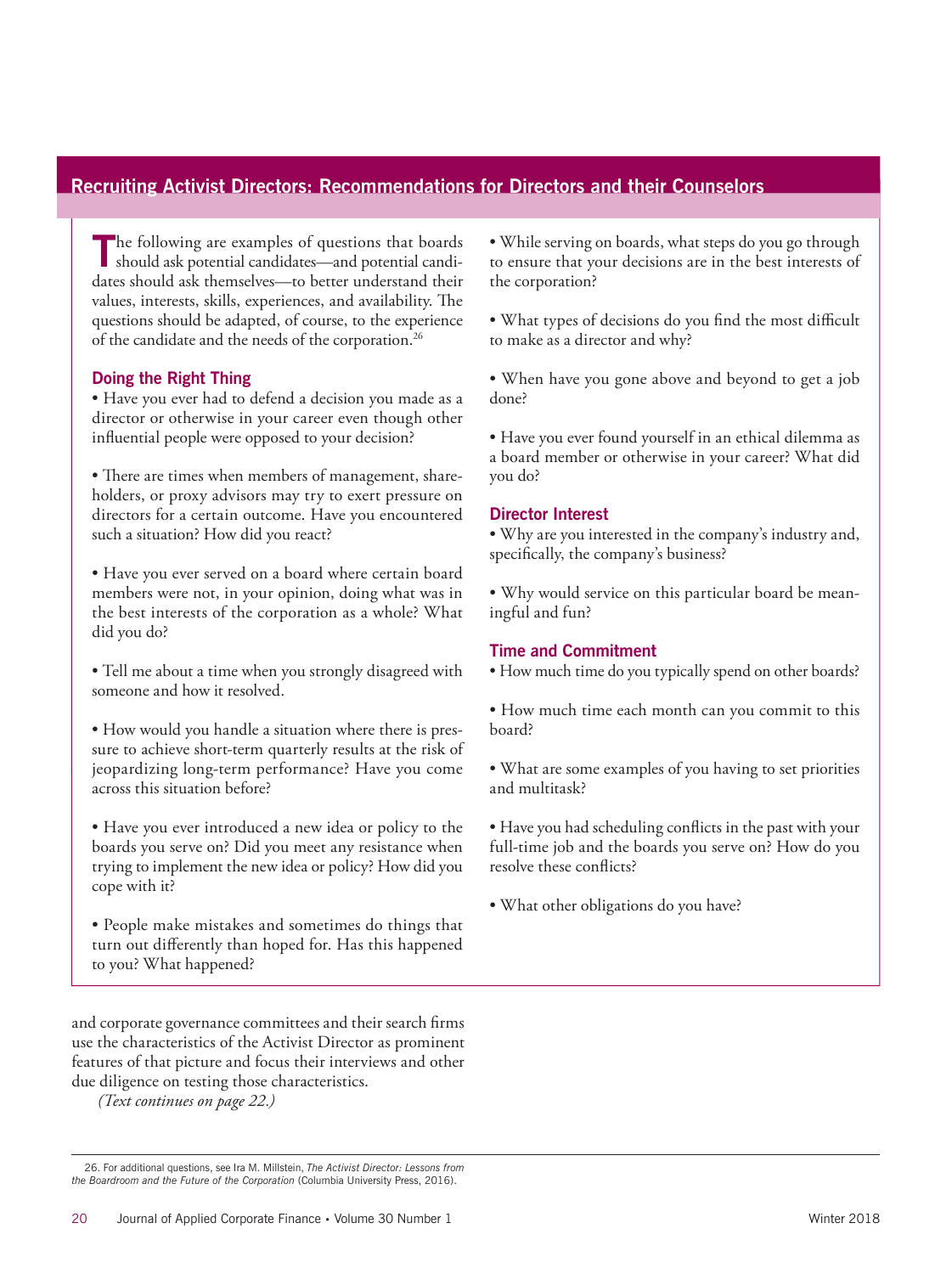## **What to Do in Uncertain Times: Recommendations for Directors and their Counselors**

**D**irectors should expect uncertainty to be a fact of corpo-<br>rate life for the foreseeable future. In light of this, we offer the following recommendations for directors and their counselors.

## *To lay the foundation for board decisions that will be entitled to the protection of the business judgment rule or, where applicable, withstand more stringent standards of review:*

• In approaching decision-making on all but a limited number of issues, recognize that the business judgment rule, augmented by exculpatory and indemnification provisions and D&O insurance, affords powerful protection against personal liability as long as decisions are made following an appropriate process—regardless of outcome.

• At the outset, identify and disclose any actual or potential self-interest or lack of independence with respect to the matter in question so that a thoughtful determination can be made by the board about which directors should participate in the decision-making and which, if any, should recuse themselves from discussions and/or a vote.

• Identify and obtain the information that will be relevant to the decision. Consider the need for expert advice.

- Ensure that the minutes carefully document independence determinations, the process by which the decision was reached, the time spent, the information considered, the risks and benefits weighed and the ultimate basis for the decision.
- If stockholder approval will be sought or a discussion of the transaction is otherwise to be sent to stockholders, ensure that these matters are also described in the proxy or information statement.

## *To help the company avoid both the underlying calamity and the impact on stockholder value that come from corporate trauma:*

• Probe how risk is incorporated into corporate strategy and be vigilant about potential harm to the company's reputation.

• Ensure the board's agenda provides ample time, on a regular basis, for oversight of the framework, processes and resources (both internal and external) that management is using to identify, evaluate and mitigate risk. Oversight should include how well risk management efforts are keeping pace with changes in the company's operations and in the political, business and regulatory environment.

• As part of setting the appropriate tone at the top, emphasize—throughout the organization—the importance of upholding ethical values and adhering to risk management and compliance initiatives. Promote a culture that fosters speaking up and healthy debate so that concerns can be surfaced and addressed before they escalate into trauma. Keep a watchful eye on the culture by monitoring the types and frequency of concerns coming through the organization's hotline and other internal reporting mechanisms, and management's analysis and response.

• Study special committee reports and other analyses to see what has gone wrong at other companies, including ethical failures and compensation structures that may have encouraged excessive risk-taking rather than sustainable growth. Seek to understand how, with twenty-twenty hindsight, these traumas might have been avoided or, at least, identified at an earlier stage. Work with senior management to take advantage of lessons learned.

• Regularly reassess and look for ways to strengthen the board's own risk management oversight activities. Ensure the allocation of responsibility among the board and board committees covers the waterfront of risks. Focus on the quality of risk management oversight as part of board and board committee self-evaluations. Consider the need for competencies in critical company-specific risk areas as part of the process of refreshing the composition of the board.

• Most important, don't hesitate to ask the tough questions or request more information of management or your fellow board members.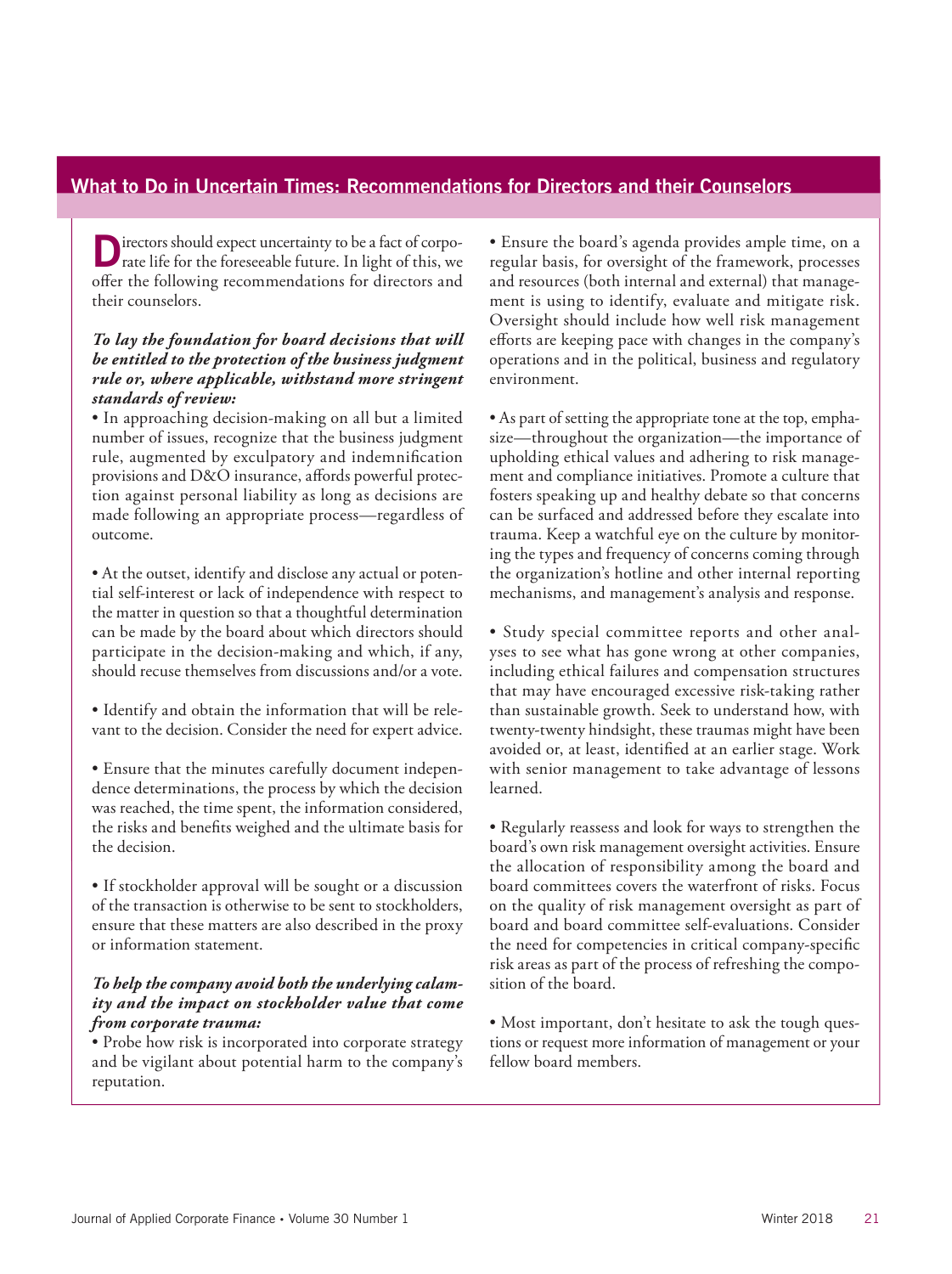#### **What Does This Mean for Directors?**

The law, principally through the business judgment rule, gives directors the flexibility to make the decisions, to take the prudent risks, and to pursue the critical innovation and growth that ultimately mark the success of a corporation. The law does not distinguish between directors making decisions that will promote the short-term versus long-term results of the corporation. Rather, the key is whether independent, disinterested directors have followed the requisite informed process when making decisions.

It is also true that, beyond the courts of justice, the courts of public opinion and the markets influence decisionmaking in the boardroom. Admittedly, there is always risk in investing in the long-term performance of the corporation, especially when this means forgoing immediate profits or boosting share price. The alternative risk is the risk of focusing only on short-term results and foregoing innovation and growth to the point where a corporation may become uncompetitive and cease to be sustainable in the future. Directors are in the difficult position of evaluating which risk is greater and must ask themselves what the right thing to do for their companies may be—not what is easiest in the short-term.

This is the critical point. Directors should have confidence knowing that they are empowered to make decisions that are in the long-term interests of the corporation. In other words, the law liberates directors from succumbing to short-term pressures. This may mean missing a quarter to invest in innovation. It will certainly mean taking calculated business risks. And it will mean pushing back firmly against short-termism from the markets when the board believes its long-term strategy is the right one for the corporation. But it may well also mean that a sale of the company generates more value for shareholders than remaining independent, or that a hedge fund does have the right strategy that the board and management missed. The point is that the only people in a position to make those distinctions are the directors.

They—the directors—are the "ultimate authority."

IRA M. MILLSTEIN is a senior partner at the law firm Weil, Gotshal & Manges LLP, where he practices in the areas of government regulation and antitrust law and counsels boards on issues of corporate governance. Mr. Millstein is a frequent lecturer and an Adjunct Professor of Law and Founding Chair of The Millstein Center for Global Markets and Corporate Ownership at Columbia Law School and an Adjunct Professor at Columbia Business School.

ELLEN J. ODONER heads Weil's Public Company Advisory Group, which advises U.S. and foreign public companies on corporate governance, securities regulation and compliance. Among her areas of focus, Ms. Odoner represents boards of directors, audit committees and other committees of independent directors of public companies as well as the governance bodies of significant not-for-profit institutions in complex transactions, investigations and other contexts involving the exercise of fiduciary duties.

AABHA SHARMA is a senior associate in Weil's Public Company Advisory Group. Ms. Sharma has experience advising public and private companies, boards of directors, special committees, executives and private equity sponsors on a full range of corporate governance and compliance matters.